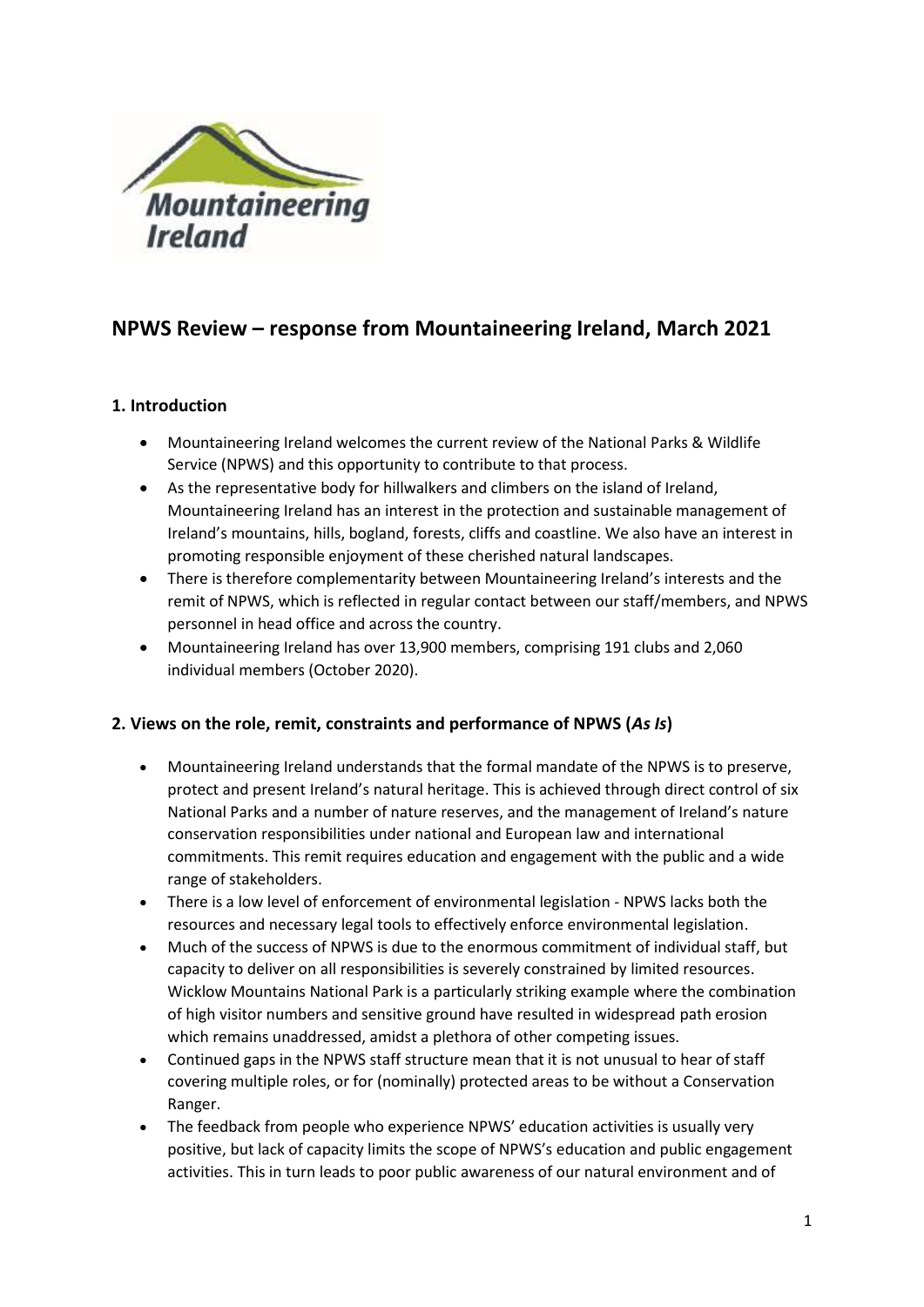designated sites and why they are protected. Public discourse regarding designations is often related to constraints on development, rather than the natural heritage that makes these areas special.

- The way in which the NPWS, and with it, natural heritage, has been shunted from one Department to another in repeated government formations suggests that Ireland's natural heritage has low political priority. In addition to triggering costs related to branding and IT changes, this must be demoralising for people working within NPWS.
- NPWS' internal structures seem complex, with four separate directorates, as well as district and regional structures. It can be difficult to identify the person to speak with about an issue and the structure is not easy to understand, e.g. the Education Service, which is delivered through National Parks, is not within the section which deals with National Park management and policy.
- The lack of Management Plans for SACs and National Parks is seen as a major shortcoming. Management Plans are publicly available for only two of our six national parks and these are out of date – there seems to be no reporting of progress against these plans. In their absence, the only plans being developed and implemented at present appear to be those funded by Fáilte Ireland concerned with improving visitor experiences. Current projects in relation to Connemara, Glenveagh and Wicklow Mountains National Parks raise concerns that conservation could become secondary to conservation, especially without the parks having current management plans.
- There are ongoing pressures on SACs including land clearance, illegal burning, off-road vehicle damage, wildlife crime and overgrazing. In addition to capacity issues, the legal mechanisms available to NPWS to address issues seem to be cumbersome, complex and very rarely lead to prosecutions. As a consequence, negative behaviours persist and public confidence in designations and in NPWS diminishes.
- Protected areas are protected on paper only, hundreds of Natural Heritage Areas remain as proposed NHAs, with no legal protection.
- There are significant knowledge gaps and inconsistent practices in relation to recreation management, and in the protection and management of sensitive habitats – while there are pockets of knowledge and expertise this is often not shared nationally.
- NPWS does not have the resources to build and adequately maintain networks with key partners (local communities, NGOs, Comhairle na Tuaithe etc.). For example, Comhairle na Tuaithe, the national advisory body on outdoor recreation has had sporadic input from NPWS, meaning there has been little consideration of the natural environment in Comhairle's discussions and work.

## **3. Recommendations on the future role, mandate and remit of NPWS (***To be).*

#### **NPWS**

- The establishment of the NPWS as an **independent agency**, outside of a Government department, with the authority, resources, staffing and legislative power to protect designated habitats and to be an advocate for Ireland's natural heritage, whilst also facilitating quality outdoor recreation experiences on its own land.
- The public view NPWS as the 'go to' organisation for nature conservation.
- NPWS builds a complete repository of habitat surveys and instigates ongoing monitoring to help guide future management to address the inadequate status of our protected areas.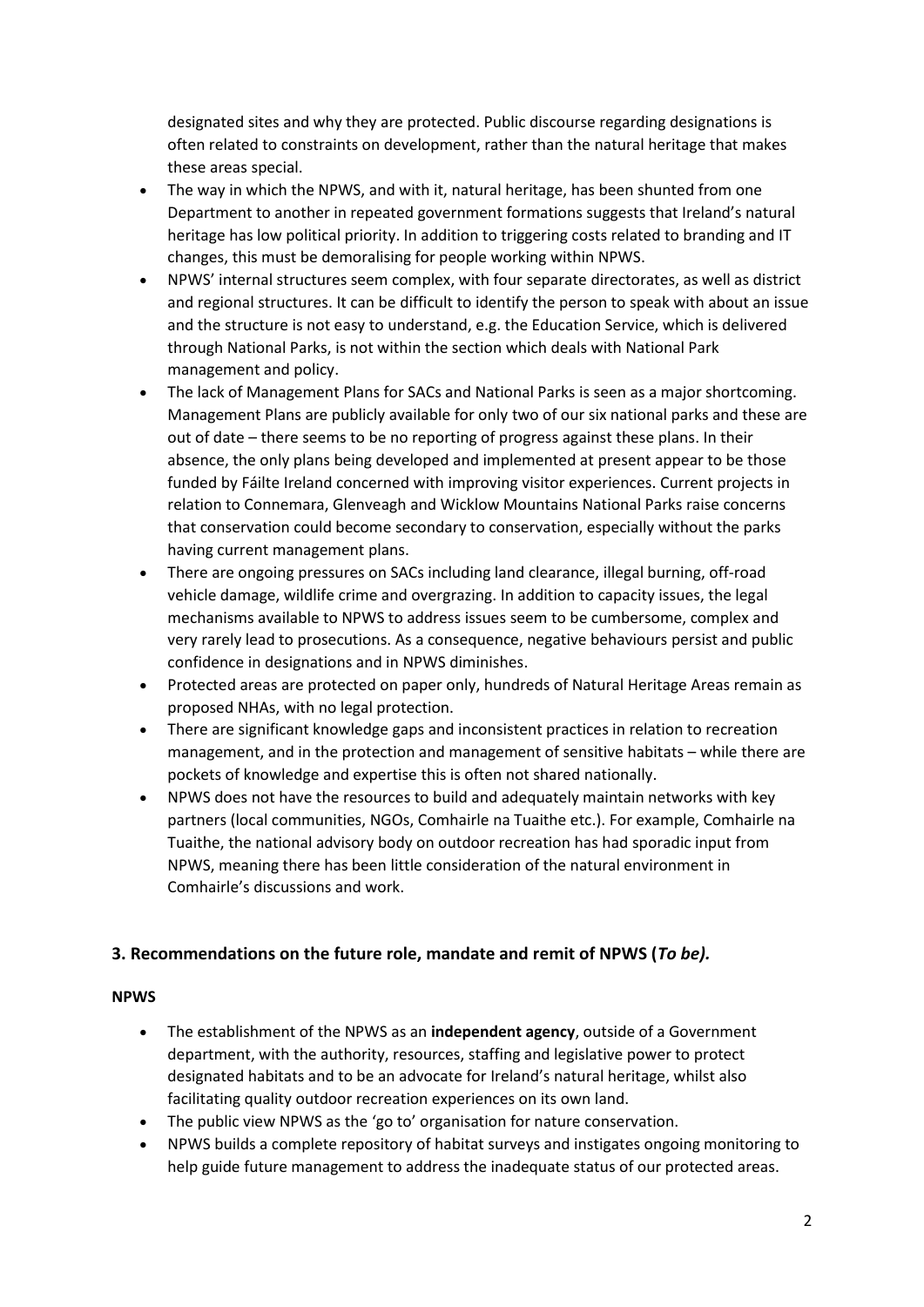- NPWS has access to the necessary resources, available on a multi-annual basis, to undertake conservation management and habitat restoration in National Parks and nature reserves, as this type of work has to be a long-term process.
- NPWS acts a centre of excellence for the development and exchange of knowledge on visitor management in sensitive environments, and the protection and restoration of habitats, including building climate resilience, blanket bog restoration and upland path management.
- NPWS collaborates with other members of Comhairle na Tuaithe at national level to advise on the development and management of outdoor recreation, and also collaborates with local authorities and other relevant stakeholders to develop and implement recreation strategies at county level.
- NPWS partners with landowners and local communities to protect wildlife and habitats and to address local recreation needs.
- NPWS collaborates with NGOs (e.g. Mountaineering Ireland; Wicklow Uplands Council), for example to build environmental awareness, help protect Ireland's natural environment and support nature-friendly farming initiatives.
- NPWS is seen as a positive organisation that young people would want to work for.

#### **National Parks**

- Ireland's National Parks are widely valued as our premier nature conservation sites, demonstrating best practice in conservation and habitat management, as well as providing quality opportunities for outdoor recreation and for people to learn about Ireland's natural heritage.
- Management plans are in place for all National Parks and nature reserves these set clear conservation objectives and there is regular monitoring and reporting against objectives.
- There is access to resources to expand our National Parks through strategic land acquisitions when suitable properties become available, and a framework for entering into management agreements with other landowners.
- Visitor management plans for sensitive areas are balanced with habitat protection, on a similar basis to the Sandford Principle used in the UK, ideally this should be enshrined in a legislative framework to underpin our National Parks.
- National Parks have the resources and expertise to implement habitat protection and restoration and effective path management.
- Professional and adequately resourced Education and Ranger services are operating at all national parks.
- There are adequate career paths for park staff working at a National Park is seen as an attractive career.
- National Parks are seen as integral to their local community.
- An active National Park Council in place for all national parks to facilitate engagement with stakeholders including local landowners and communities of interest, such as Mountaineering Ireland (Wicklow currently has such a group, on which Mountaineering Ireland is represented, but it meets too rarely to be effective).

#### **Environmental enforcement**

- Legislation protecting wildlife and habitats is reviewed and updated.
- There is effective enforcement of wildlife and conservation legislation NPWS District Conservation Officers and Conservation Rangers are adequately resourced and have effective enforcement tools, including fixed penalty notices and cross-departmental support.